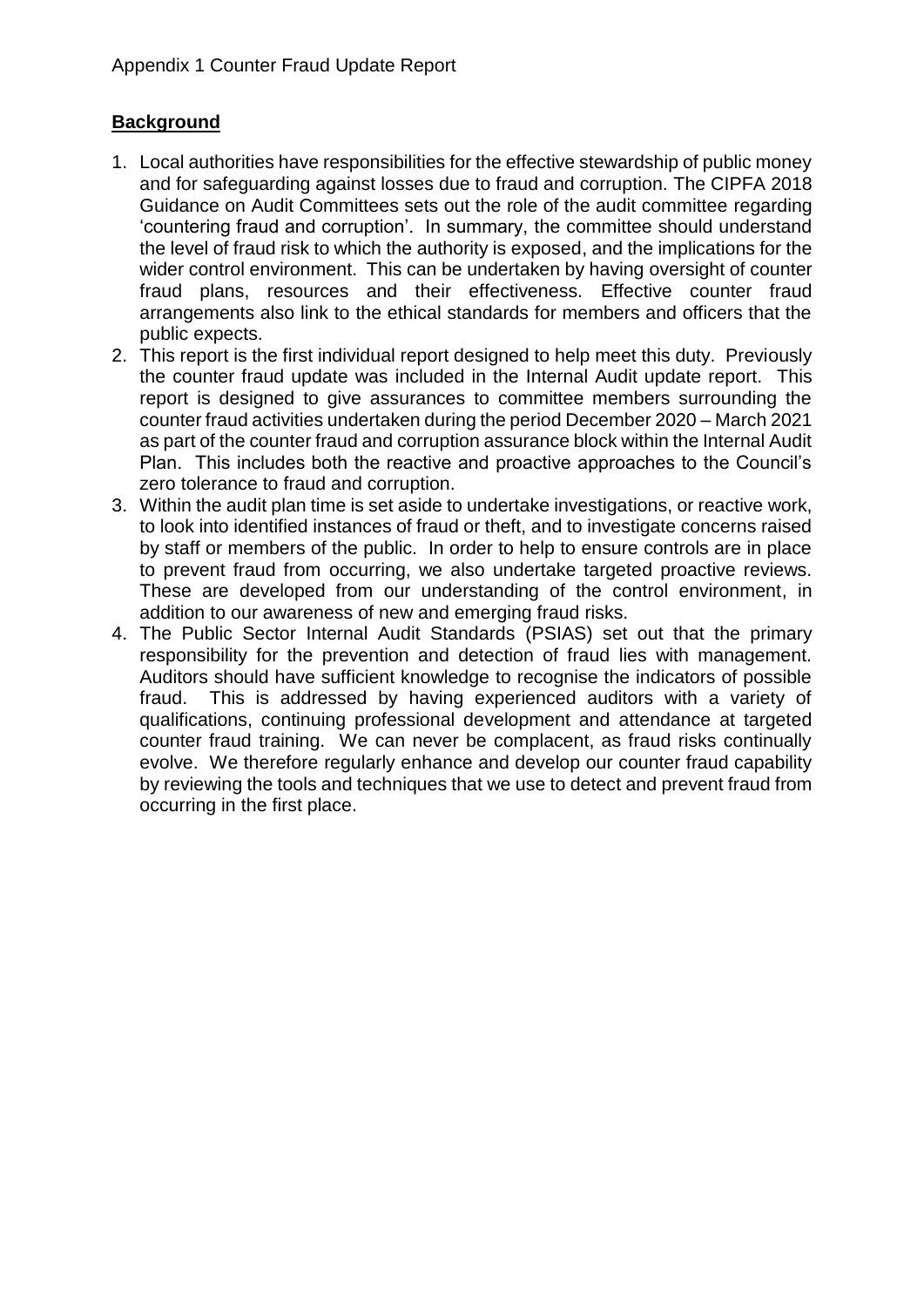## **Reactive Anti-Fraud Work**

- 5. Internal Audit are the corporate owners of the Councils' counter fraud policies. Included in this suite of polices are the Whistleblowing and Raising Concerns Policies. These policies provide channels for members of staff and the public to raise their concerns about wrongdoing. These channels include the provision of a dedicated inbox, telephone line, by post, and a 'do it online' form for members of staff.
- 6. The following graph summarises the number of referrals received by Internal Audit in the period by referral route.



7. The referrals received through the 'other route' relate to those shared by external agencies, for example the National Anti Fraud Network, or other council services seeking advice or assistance.

#### Open Investigations

8. As at the 31<sup>st</sup> March 2021, 22 referrals were being investigated. Investigations are undertaken by either Internal Audit, Human Resources, staff within Directorates or a combination of these. In all cases Internal Audit undertake a risk assessment upon receipt of the referral and determine the most appropriate investigative route. The graph below illustrates the investigator for the open referrals and the following table shows these by directorate and fraud type.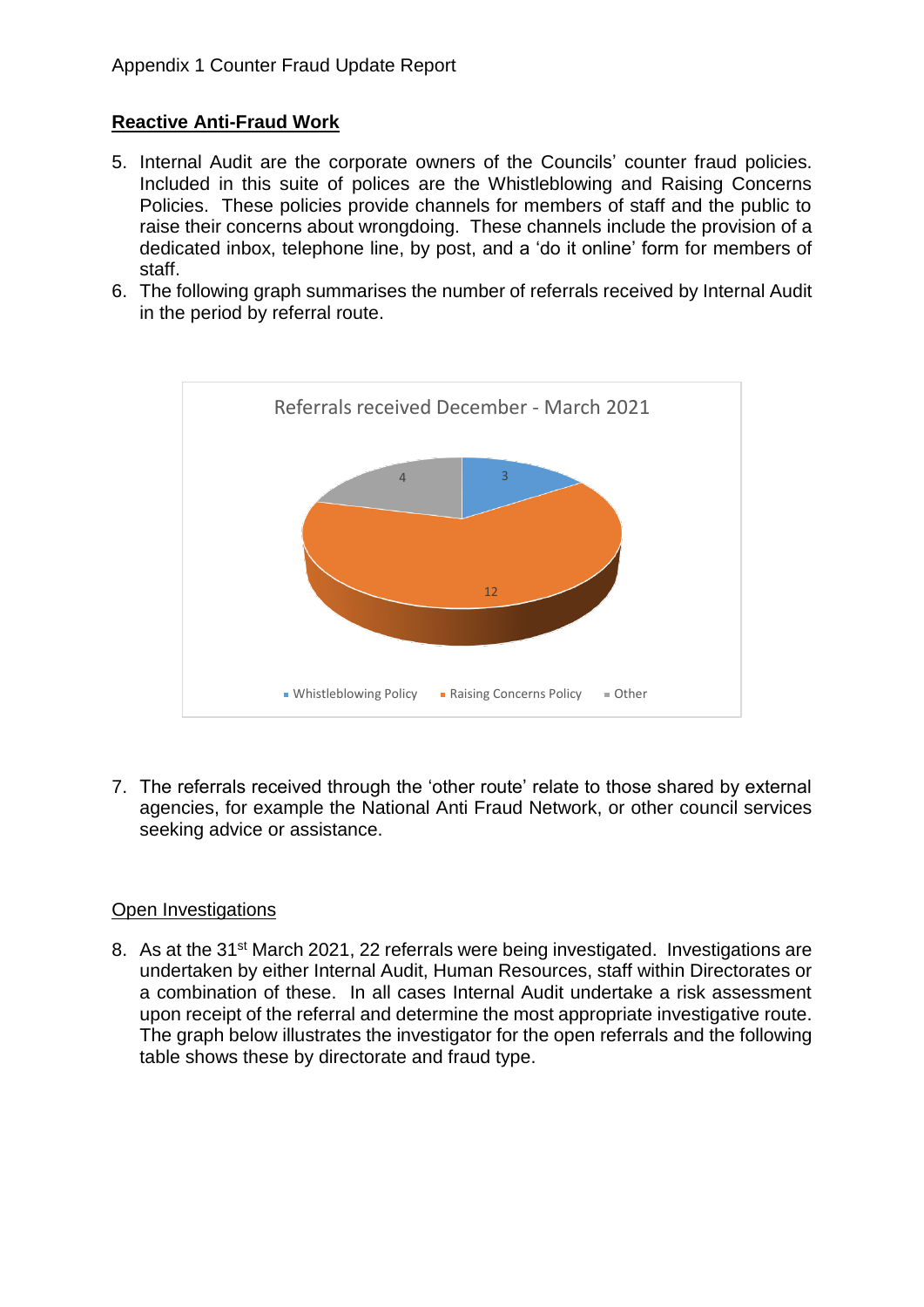

|                               | <b>Directorate</b>                  |                                          |                                           |                 |                                   |              |
|-------------------------------|-------------------------------------|------------------------------------------|-------------------------------------------|-----------------|-----------------------------------|--------------|
|                               | Communities &<br><b>Environment</b> | <b>Resources &amp;</b><br><b>Housing</b> | <b>Childrens &amp;</b><br><b>Families</b> | Adults & Health | <b>City</b><br><b>Development</b> | <b>Total</b> |
| Open Referrals by fraud type  |                                     |                                          |                                           |                 |                                   |              |
| Payroll fraud - not working   |                                     |                                          |                                           |                 |                                   |              |
| hours                         | 0                                   | 1                                        | 0                                         | 0               | 0                                 | 1            |
| Procurement fraud             | 0                                   | 0                                        |                                           | 0               | 0                                 | 1            |
| Covid grant fraud             | 0                                   | 4                                        | 0                                         | $\bf{0}$        | 0                                 | 4            |
| Housing tenancy - RTB         | 0                                   | 1                                        | 0                                         | 0               | 0                                 | 1            |
| Housing tenancy -             |                                     |                                          |                                           |                 |                                   |              |
| abandonment                   | 0                                   | 1                                        | 0                                         | 0               | 0                                 |              |
| Housing tenancy - sub letting | 0                                   | 1                                        | 0                                         | 0               | 0                                 | 1            |
| Other fraud - corruption and  |                                     |                                          |                                           |                 |                                   |              |
| maladministration             | 0                                   | 0                                        |                                           | 0               | 0                                 |              |
| Non-fraud                     | 1                                   | 2                                        | 2                                         | 2               | 0                                 | 7            |
| Theft                         | 3                                   | 1                                        |                                           | 0               | 0                                 | 5            |
| <b>Total</b>                  | 4                                   | 11                                       | 5                                         | 2               | 0                                 | 22           |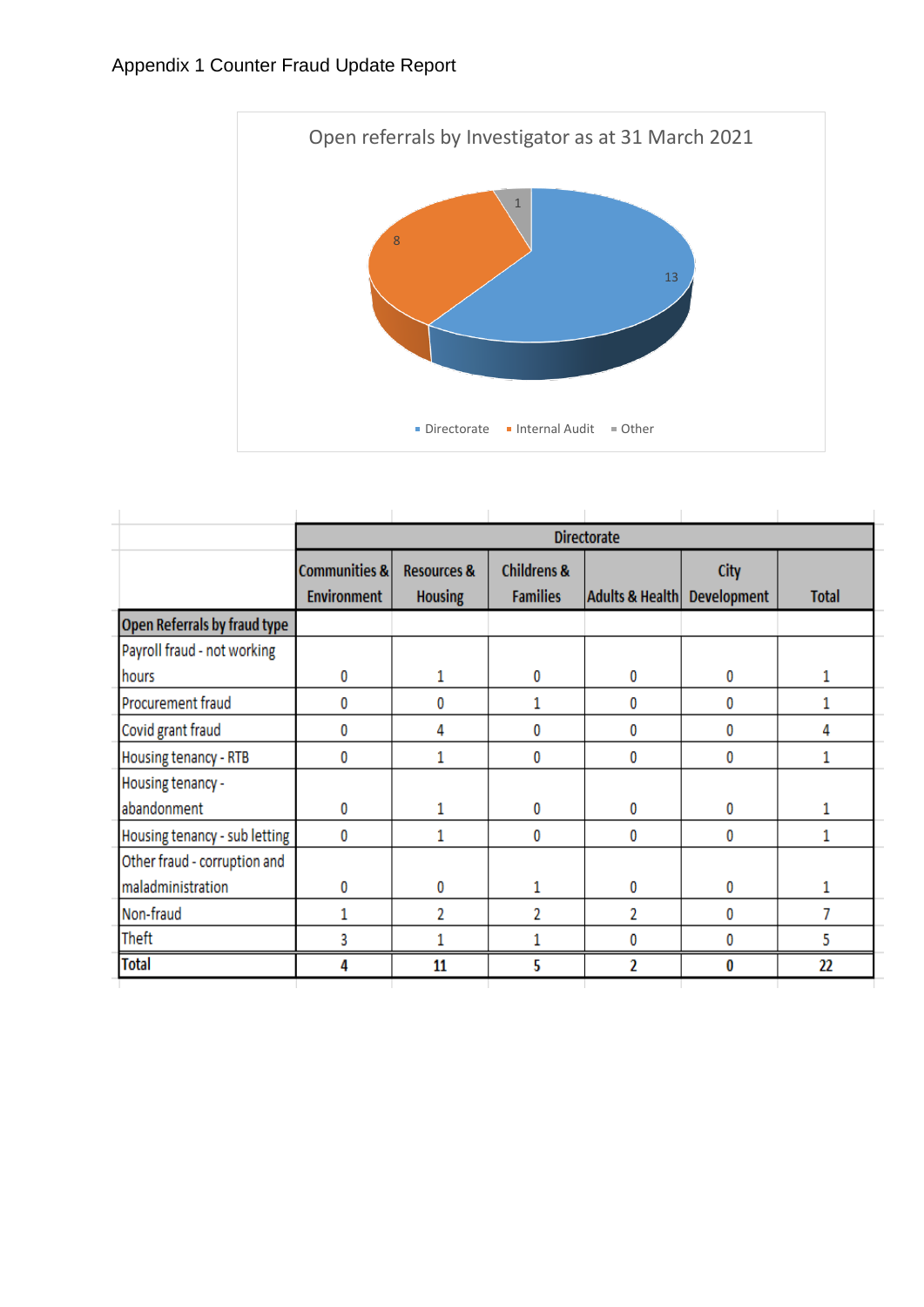#### Closed Investigations

9. A total of 14 referrals were closed during the period. The outcomes are shown on the graph below.



# **Proactive Anti-Fraud Work**

10.To help ensure that there is an effective counter fraud culture in place within the council, we have included time in the counter fraud block of the Internal Audit Plan to undertake proactive fraud reviews. These reviews consider areas identified through various methods, including the use of best practice publications and our internal risk assessments.

#### National Fraud Initiative (NFI)

- 11.The NFI is an exercise conducted by the Cabinet Office every two years that matches electronic data within and between public and private sector bodies to prevent and detect fraud and error. The work for the 2018/19 exercise has concluded and the outcomes were reported to the Committee previously.
- 12.Data for the current exercise was submitted in accordance with the prescribed timetable, and results were received for investigation in January. Relevant teams within the Council (for example, Internal Audit, Benefits, Housing and Tenancy Fraud) have been working through the matches on a risk basis.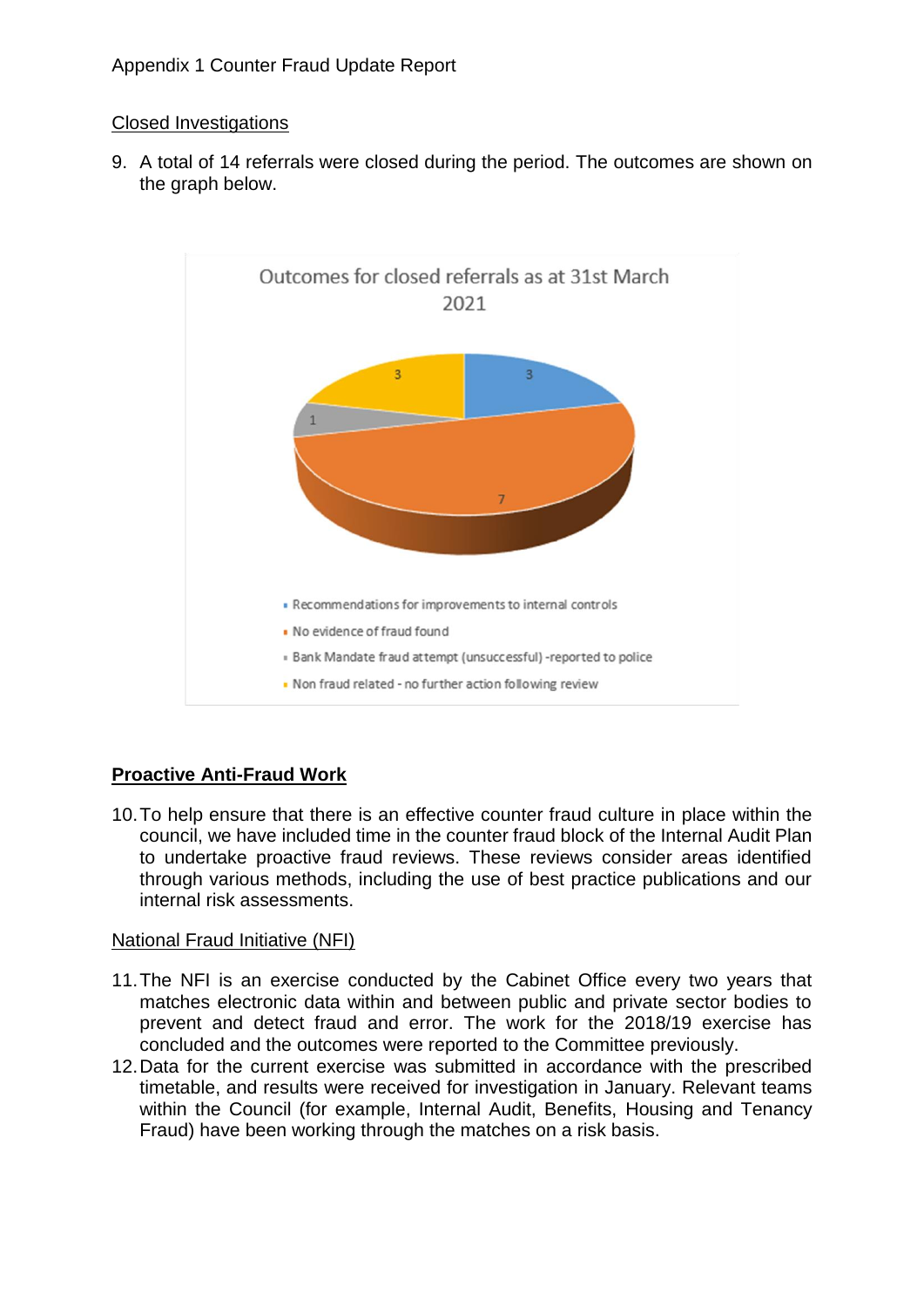13.Internal audit has overall responsibility for monitoring the progress of this exercise and ensuring that the NFI system is updated. 15,131 matches were received and 10,025 have been reviewed and closed. Two errors have been identified resulting in the recovery of  $£1,826<sup>1</sup>$ .

## Covid 19 Business Grants

- 14.We have continued to undertake post payment assurance on the Covid business grants. This work is being undertaken in accordance with government requirements. Various data streams are being used to inform our post payment testing. This includes information from a number of different sources comprising NFI bank account and company status validation checks, data provided through the Government's 'Spotlight' system, and data on grant payments identified as higher risk through our analysis. We are investigating those businesses deemed to be higher risk and we are liaising with colleagues, partners and relevant external bodies where the legitimacy of grant payments is unclear.
- 15.To date our work with the Business Rates Team has recovered payments from two fraudulent applicants. These were cases of business impersonation. A further four are going through recovery procedures, and one is with the Crown Prosecution Service for a charging decision. As these grants are provided to the council to distribute to businesses, any recovery of funds will be required to be paid back to government.

### IT proactive review

16.FMS Leeds is the Councils financial management system and due to the highly sensitive information within the system, access is restricted and each individual user has a unique login and password. A council wide review has been undertaken to identify where the network has been accessed using one payroll number, and during this access a FMS Leeds account has been logged into using the FMS ID of another officer. Ongoing dialogue with the directorates is continuing to identify the reasons for these mismatches and relevant action is being taken, including reissuing the password protocol. We have reported our findings to the Core Business Transformation Team for consideration in the implementation of the new system.

# **Awareness Raising**

1

- 17.Included in our counter fraud arrangements are the regular communications to staff of current fraud risks and the signposting of where to report any concerns. During March we raised awareness of bank mandate fraud risk to staff via Insite. The council, in line with other organisations, continues to receive fraudulent requests for changes to bank details and false payment requests. Regular reminders of this risk should help to ensure that staff remain aware of the procedures to follow, so that fraudulent payments are prevented.
- 18.We are currently developing a counter fraud training package for inclusion on the Performance and Learning System. This will include information on the key fraud

<sup>1</sup> One related to a VAT overpayment and the second related to a council tax reduction overpayment.